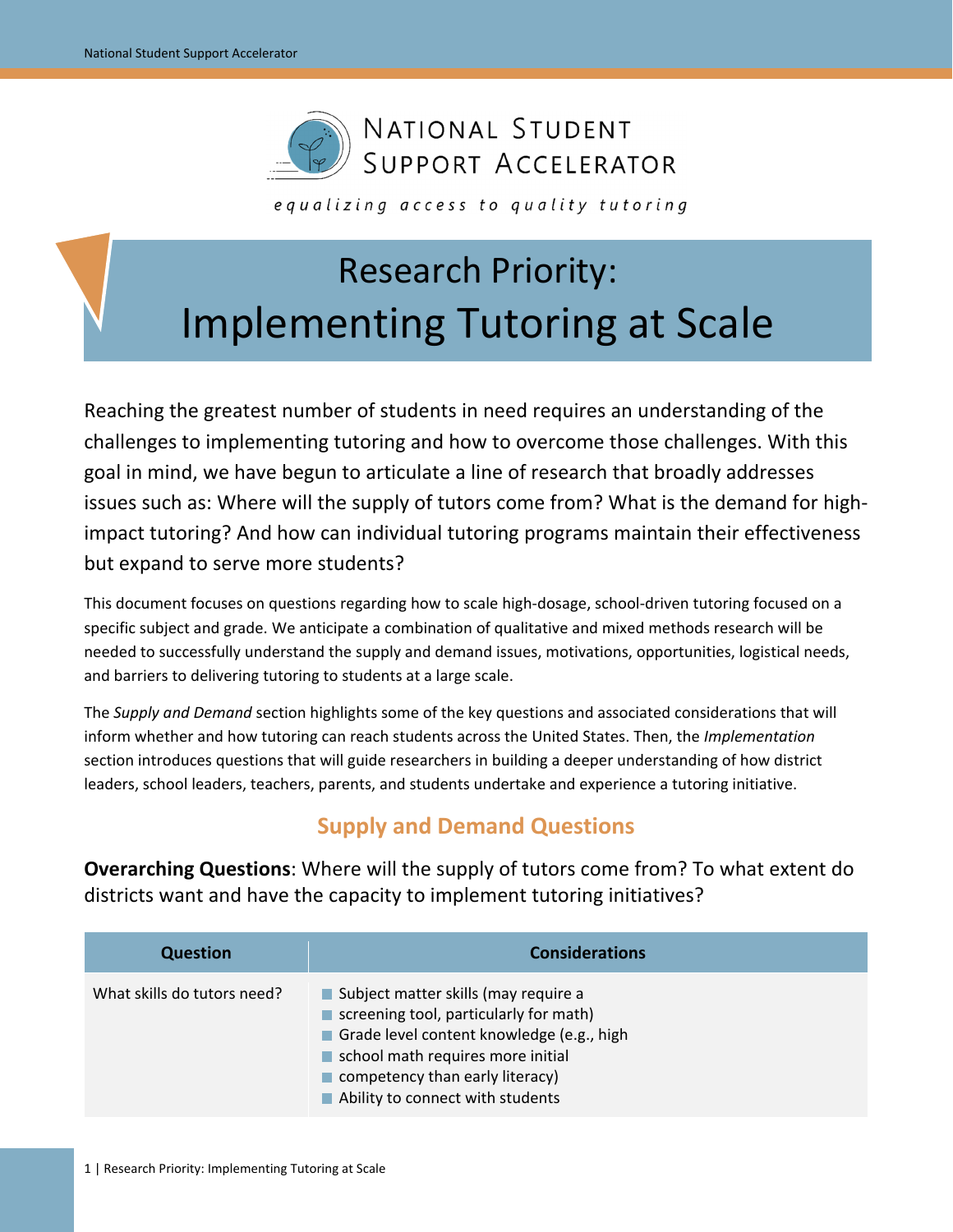| When are tutors available?                   | Full-time vs. part-time<br>During the school year vs. summer<br>Weekday vs. weekend<br>During the school day vs. out-of-school time                                                                                                                                                                                                                                                                                   |
|----------------------------------------------|-----------------------------------------------------------------------------------------------------------------------------------------------------------------------------------------------------------------------------------------------------------------------------------------------------------------------------------------------------------------------------------------------------------------------|
| How can the tutoring be<br>delivered?        | In-person vs. Virtually vs. Blended<br>In-person: geographic constraints<br>■ Virtual/Blended: internet access and technical skills<br>Age of student and subject (e.g., early literacy may be best suited for in-<br>person tutoring)                                                                                                                                                                                |
| What types of supervision do<br>tutors need? | ■ Capacity of supervisors<br>Frequency of supervision<br>Supervisor-tutor caseload                                                                                                                                                                                                                                                                                                                                    |
| Who can be tutors?                           | More promising:<br>■ Current college students<br>Pre-college gap year<br>Recent college grads<br>AmeriCorps members<br>$\blacksquare$ Retirees<br>■ Current teachers<br>Less promising; may be better suited for location-based early literacy tutoring:<br>Graduate students<br>Education majors<br>■ Currently employed paraprofessionals<br>■ Unemployed paraprofessionals<br>Not in labor force paraprofessionals |
| What is the best way to<br>recruit tutors?   | ■ Work-study through universities<br>Social media advertising<br>Entry-level professional work (e.g., EdBoost)<br>Compensated service (e.g., AmeriCorps)                                                                                                                                                                                                                                                              |
| How many students can a<br>tutor handle?     | $\blacksquare$ # of students per tutoring session<br># of students overall<br>Tutor skill level<br>Full-time vs. part-time                                                                                                                                                                                                                                                                                            |
| How much do tutors cost?                     | Skill level<br>Recruitment<br>Training<br>Salary/Wages<br>Supervision<br>Coordination<br>Overhead                                                                                                                                                                                                                                                                                                                     |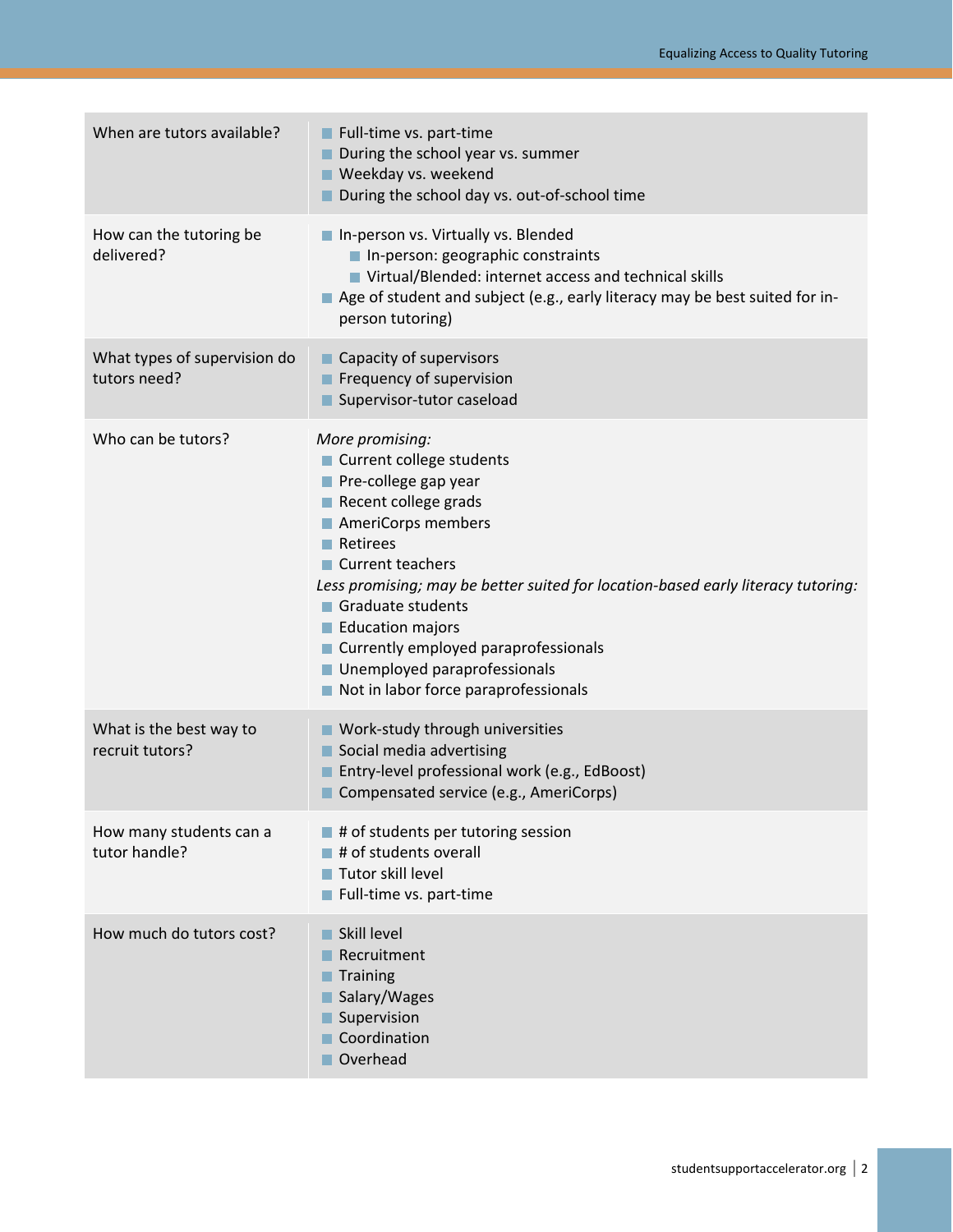| Where is the money for<br>tutoring coming from?                                                                                                                                       | $\blacksquare$ Federal Education Acts (particularly those with deadlines for usage, e.g.,<br>CARES plus follow-up)<br>21st Century Community Learning Centers (non-school hours only; federal<br>funds can go to tutoring providers directly)<br>$\blacksquare$ Title I funds<br>Title II funds (for building teacher pipeline)<br>Title III funds (for English Language Learners)<br>Foundations |
|---------------------------------------------------------------------------------------------------------------------------------------------------------------------------------------|---------------------------------------------------------------------------------------------------------------------------------------------------------------------------------------------------------------------------------------------------------------------------------------------------------------------------------------------------------------------------------------------------|
| What are the constituencies<br>that might want high dosage<br>tutoring?<br>What stakeholders at<br>different levels need to be<br>brought in to make high-<br>dosage tutoring happen? | $\blacksquare$ School board members<br>Superintendent and other members of the district leadership team<br>Principals<br>П<br>Teachers<br>. .<br>Teacher unions<br>$\blacksquare$ Parents<br>$\blacksquare$ Students<br>Local non-profits<br>Local organizations: Community centers, Day camps, Churches<br>Other district partners<br>Educator pipeline advocates                                |
| How does state or district<br>governance shape demand<br>for tutoring?                                                                                                                | ■ Existing programs<br>Alternate options                                                                                                                                                                                                                                                                                                                                                          |
| Which students receive<br>tutoring?                                                                                                                                                   | Need-driven vs. Curriculum-driven vs. Universal                                                                                                                                                                                                                                                                                                                                                   |

## **Implementation Questions**

**Overarching question**: What are the necessary conditions required to effectively implement a high-dosage, school-driven tutoring program?

### **District-Level Questions**

- What are the district-level constituencies that might want high dosage tutoring (School board members; superintendent and other district leadership team members; principals; teachers; teacher unions; parents; local non-profits; other district partners? What are their motivations/ pressing concerns/ interests?)
- What stakeholders at different levels need to be bought in to make high-dosage tutoring happen?
- How do varieties of district governance shape demand for tutoring?
- What are the biggest barriers to bringing high-dosage tutoring to a district? Political? Institutional? Logistical? Others?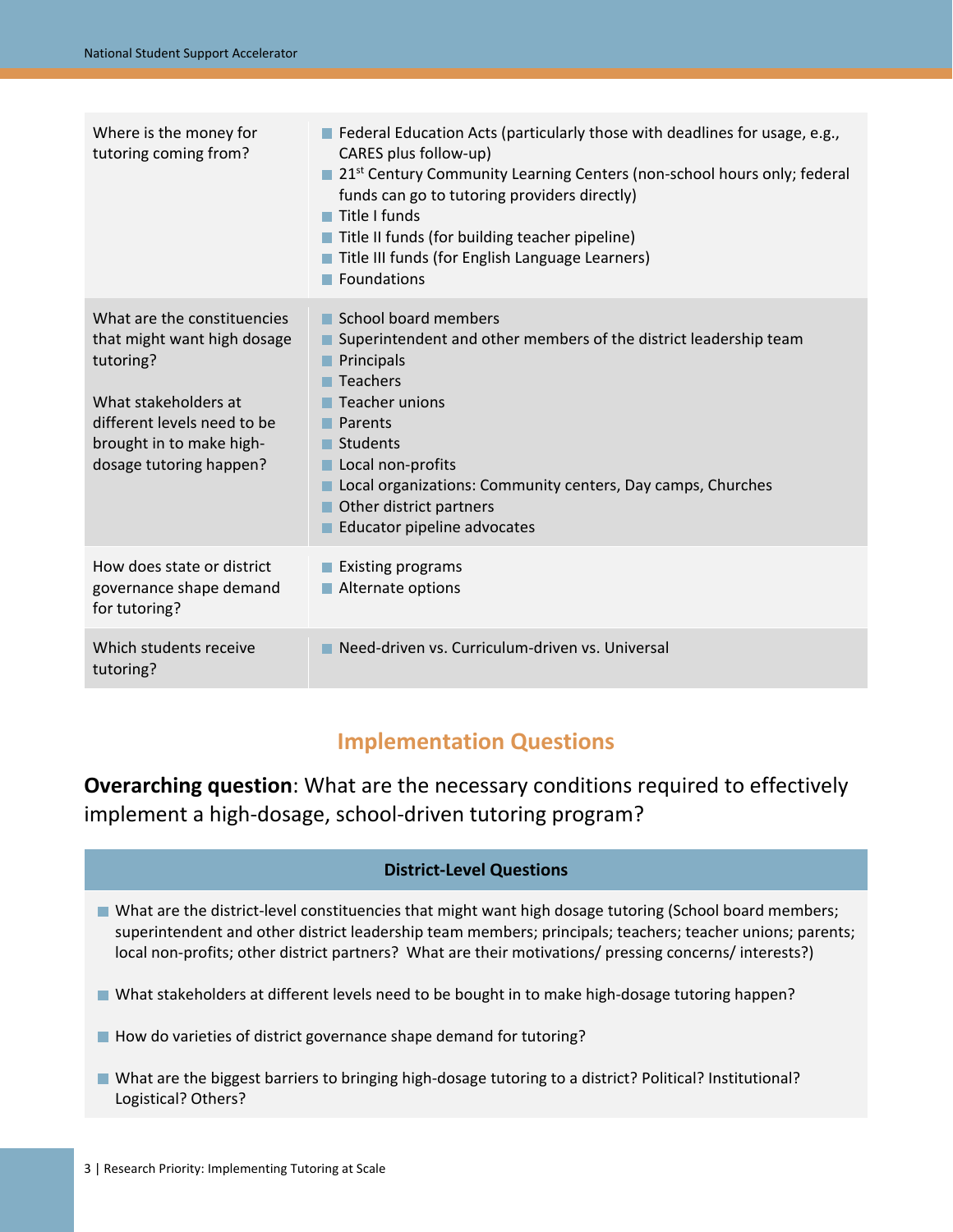- What sorts of funding sources would districts require to make high-dosage tutoring feasible?
- Who at the district level will be responsible for overseeing tutoring partners to assess quality of performance?
- How are schools and districts going to make time in their daily schedules for high-dosage tutoring?
- Who will manage the logistics, including scheduling, transportation, finding space, etc.?
- What type/level of support could tutoring providers give to school districts to bolster implementation?
- What type/level of support could tutoring providers give to classroom teachers to bolster implementation?
- How do districts weigh the goals of tutors vs. diversifying and growing the teacher/paraprofessional pipeline?
- $\blacksquare$  How important is it that tutors come from the local area?
- How do these considerations vary if tutoring were to be implemented out-of-school time (e.g., after school, during vacations, during the summer)?
- *Contract-Specific Issues:*

■ How to monitor contracts to hold tutoring providers accountable for results? (i.e., Frequency of reporting? Parent reporting?)

■ How to craft effective RFPs for tutoring work?

What systems are needed to easily organize and share relevant data, while still navigating various student privacy and other concerns (e.g., FERPA, IEPs, etc.)?

 $\blacksquare$  How to identify a pool of potential tutoring providers who could compete for district contracts? (Broad advertising, RFPs, etc.)

#### **School Administration- Level Questions**

- How will student outcomes be measured?
- $\blacksquare$  How do schools select who will receive high-dosage tutoring?
- What is the role for the guidance counseling staff in implementing high quality tutoring?
- What is the role for the principal in implementing high quality tutoring?
- Who at the school will be the liaison with the district in helping contribute to oversight of a tutoring provider?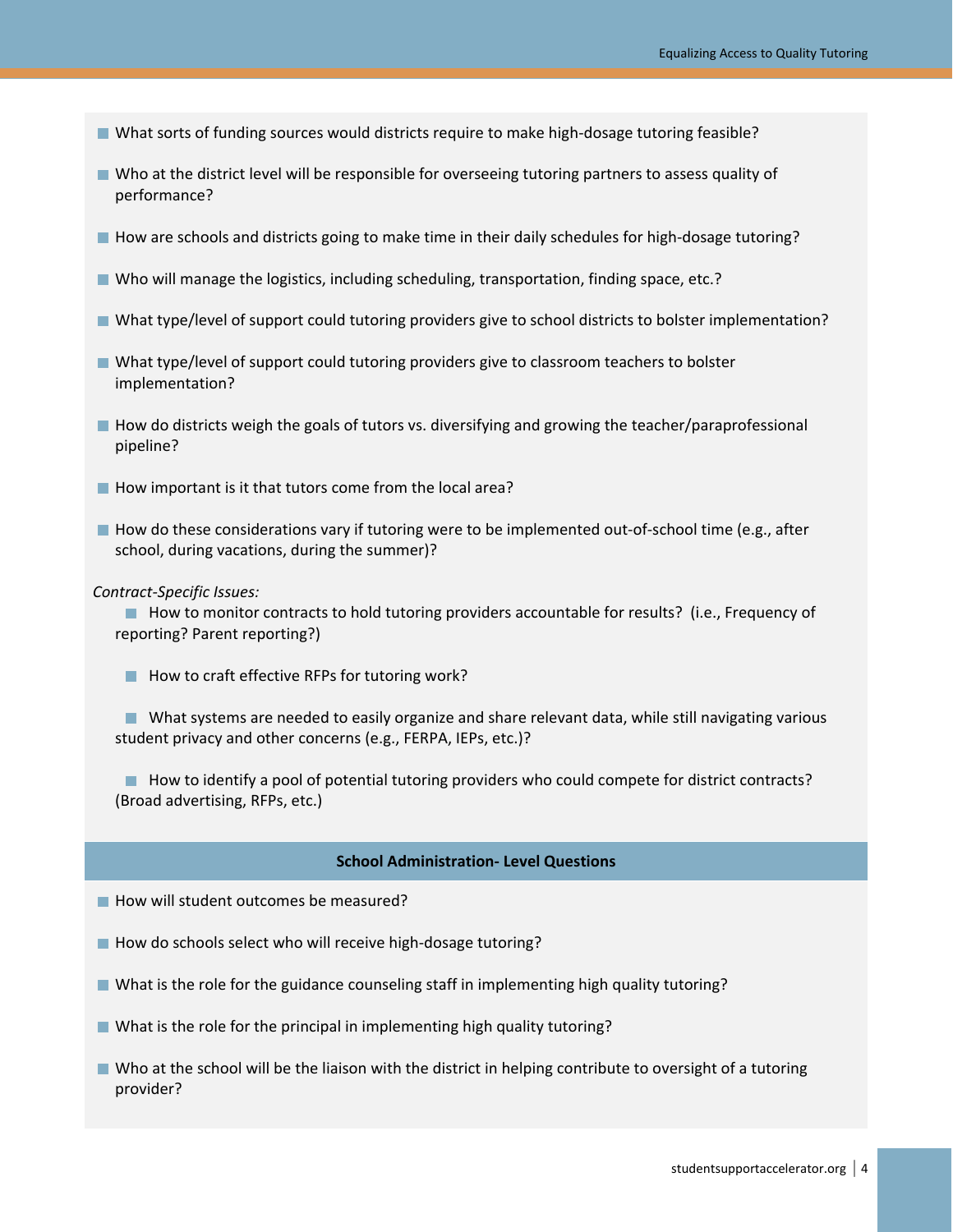- Does every school need a "site coordinator," and where could these coordinators come from?
- Does the tutoring provider need to offer school-specific "site coordinators" that work with teachers or other school staff?
- What type/level of support could tutoring providers give to schools to bolster implementation?

#### **Teacher-Level Questions**

- How does high-dosage tutoring change the job of the teacher? Discarding some current tasks? Taking on some new tasks?
- How can high-dosage tutoring be designed so it is helpful, not burdensome to teachers?
- How can we encourage regular communication between tutors and teachers without burdening teachers?
- What role will teachers play in contributing to progress monitoring that feeds into school-level and then district-level efforts to hold tutors accountable for performance?
- What type/level of support could tutoring providers give to classroom teachers to bolster implementation?
- What type/level of support could tutoring providers give to families to bolster implementation?

#### **Parent-Level Questions**

- What type/ level of support could tutoring providers give to families to bolster implementation?
- How do parents feel that an in-school, high-dosage tutoring format would impact their child's learning experience?
- Are parents comfortable with tutoring being incorporated into the school day, or would they prefer that additional academic assistance come outside of the normal school period?
- What types of services and qualifications would parents desire from the tutoring company that their child's school district hires?
- How much interaction would parents like to have with their child's tutor in terms of keeping track of the child's progress (up to the tutor or mandated by the school itself)?
- Do parents have any concerns about implementing a high-dosage tutoring system into their child's school day? If so, what are they?